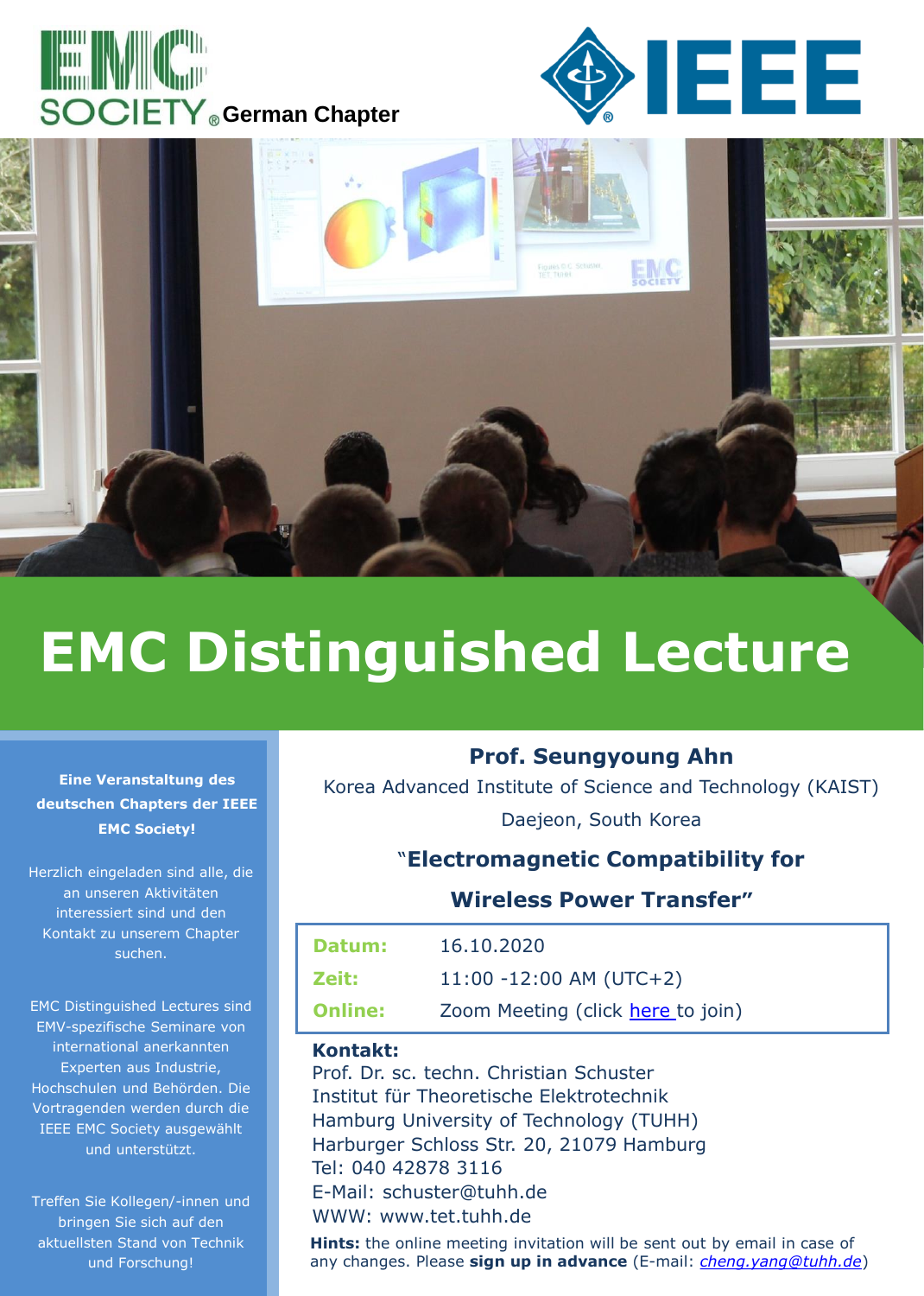





**Abstract**: Wireless power transfer (WPT) is one of the most promising technologies opening the huge market currently in mobile devices and electric vehicles, and it expends the future applications to biomedical implants, wearable devices, IoT sensors, and so on. The WPT technology provides convenience and safety with its wireless connection, however, it is true that our electromagnetic environment is threatened by the unwanted electromagnetic field from the WPT system, and the concerns on the electromagnetic interference to other electronic devices or human bodies are consequently increasing.

This talk covers WPT technology and the issues related with the electromagnetic compatibility and electromagnetic field. Beginning with the basic concept and applications of the WPT system, recent advances in technical solutions for electromagnetic safety aspects of wireless power transfer system are reviewed. The current issues on standardization including the human body safety and the future technologies will be discussed, to eventually find out the directions to get answers for the questions on the electromagnetic safety of WPT systems.